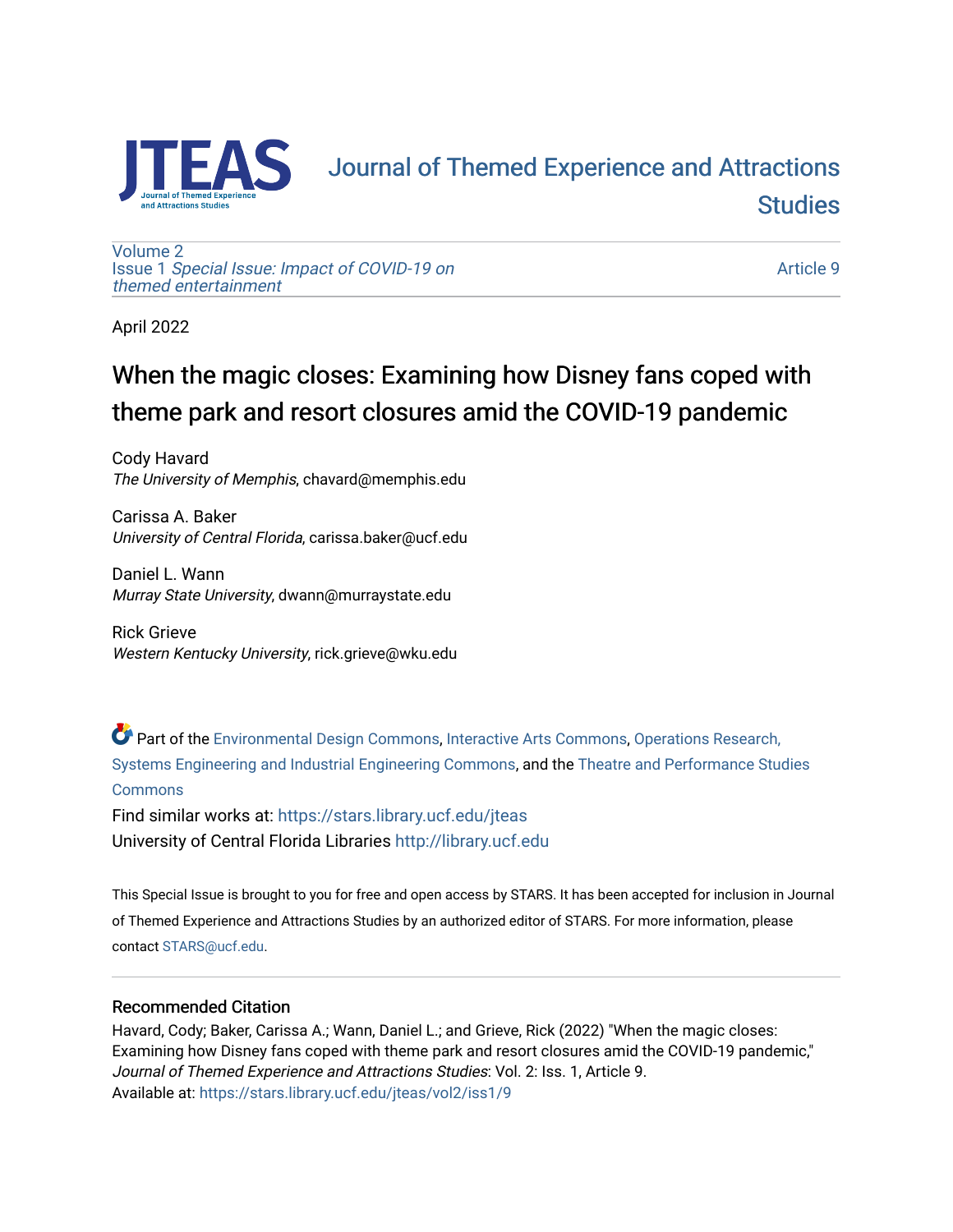

Journal of Themed Experience and Attractions Studies 2.1 (2022) 35–39

## When the magic closes: Examining how Disney fans coped with theme park and resort closures amid the COVID-19 pandemic

Cody T. Havard<sup>a</sup>, Carissa Baker<sup>b</sup>, Daniel L. Wann<sup>c</sup>, and Frederick G. Grieve<sup>d</sup>

<sup>a</sup> The University of Memphis, 330 Innovation Drive, Memphis, TN 38152, USA b University of Central Florida, 9907 Universal Blvd, Orlando, FL 32819, USA c Murray State University, 201 Wells Hall, Murray, KY 42071, USA d Western Kentucky University, 1906 College Heights Blvd. #21030, Bowling Green, KY 42101, USA

## **Abstract**

This essay discusses a qualitative investigation we conducted with fans of the Disney parks and resorts during the summer of 2020 regarding the company's handling of the COVID-19 pandemic. Specifically, 22 people responded to open-ended questions from an online survey to discuss their views of the closures and planned reopenings of the Disney parks and resorts amid the early days of the pandemic. Using social identity theory (Tajfel, 1978) and the theory of planned behavior (Ajzen, 1991), we discuss how fans react to and cope with the temporary loss of a favorite activity and how companies in the themed entertainment industry can work to engage customers during such times. Along with implications for practitioners working in themed entertainment, we also introduce areas of future investigation important to further understanding of fan behavior amid uncertainty.

**Keywords:** Disney; COVID-19; consumer behavior; fans; closures; coping strategies; park reopenings.

## **1. Introduction**

When the COVID-19 pandemic caused restaurants, businesses, schools, and entertainment companies to either shut down temporarily or move remote, people around the world were impacted significantly. Health care workers served as front-line defenders of public safety, in many ways essential workers were tasked with keeping society moving forward, and many parents had to take on the dual roles of teacher and full-time employee. Typically, people deal with stress by looking for diversions from daily life as they allow for opportunities to suspend reality for a period of time by focusing on things that bring enjoyment (Inoue & Havard, 2015). However, when such diversions were suddenly taken away, people were left without something to take their attention away from the public health crisis.

One such diversionary opportunity that many around the world utilize is visiting the Disney parks and resorts, as they allow attendees to explore and get immersed in storytelling (Baker, 2018; Dalmia, 2018; Zika, 2018) by interacting with themed environments within the park setting (Baker, 2016). This paper discusses an empirical qualitative investigation into how fans and consumers of The Walt Disney Company made sense of and coped with the closures of the company's parks and resorts amid the COVID-19 pandemic. Specifically, 22 self-identified fans of the Disney theme parks and resorts left responses to open-ended questions addressing their reactions and coping mechanisms to closures and planned reopenings amid the early months of the pandemic.

<sup>\*</sup> Corresponding author. Email: chavard@memphis.edu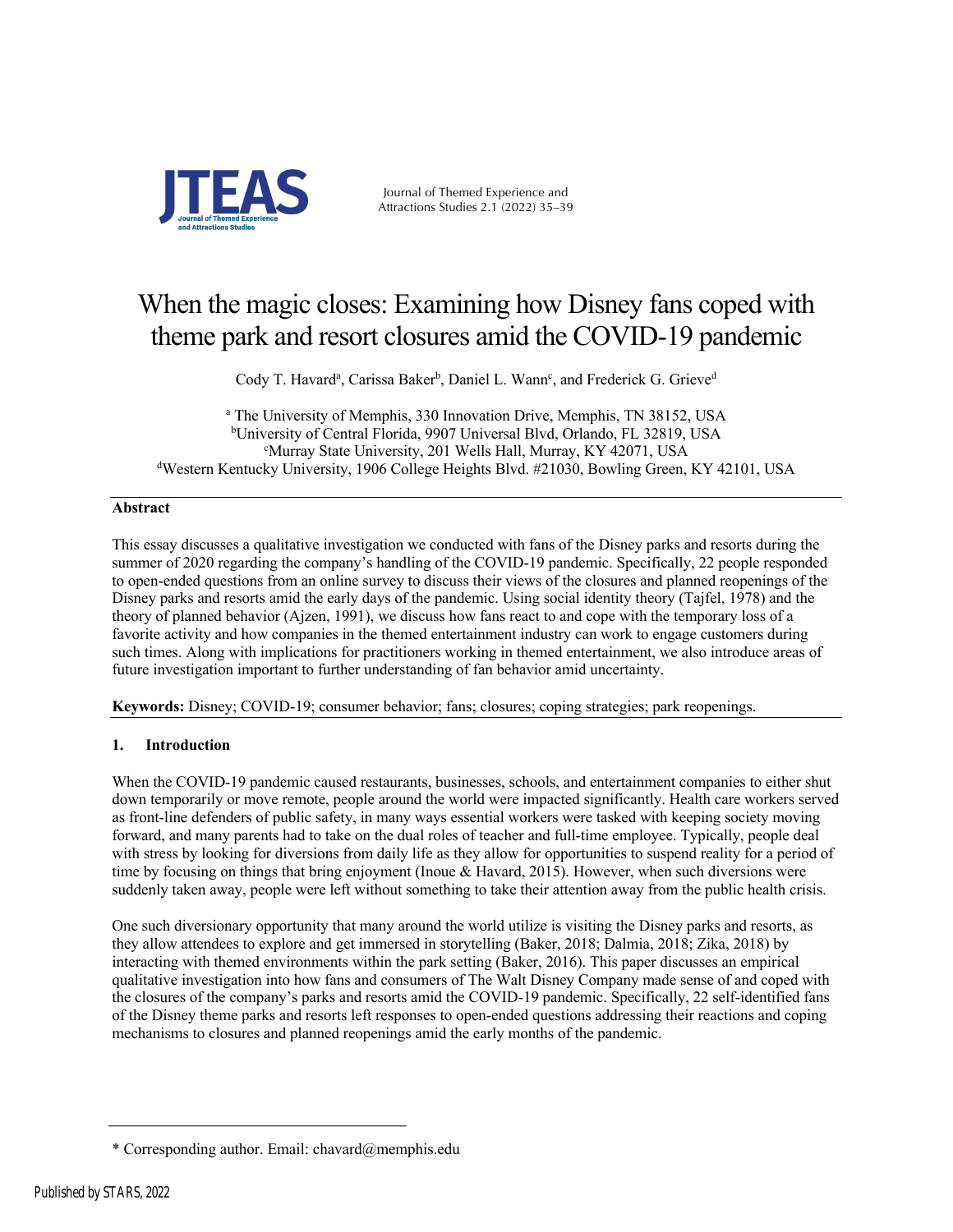## **2. Background and Impact of COVID-19**

As the COVID-19 pandemic accelerated in the U.S. in early March 2020, businesses and organizations began announcing shutdowns. Professional sport leagues postponed the rest or beginning of seasons, the National Collegiate Athletic Association announced spring sports in U.S. colleges and universities were canceled, and entertainment companies soon announced closures. Shanghai Disney Resort closed to the public January 25, 2020, and was soon followed by Hong Kong Disneyland, Tokyo Disneyland Resort, and Disneyland Paris Resort. Disneyland in Anaheim, California was the first U.S. resort to close, followed by Walt Disney World in Orlando, Florida (Rizzo, 2020).

With much of the U.S. and international community under quarantine orders to help slow the spread of COVID-19, fans and consumers of the Disney parks and resorts found more importance placed on what they referred to as their happy place, a friendly diversion from the problems and concerns of daily life. During this period, fans engaged in a high volume of discussion about parks but also content creation including videos and images that celebrated the park experiences they could not currently partake in.

In early May, 2020, some states in the U.S. began to loosen their quarantine orders in an attempt to spur local and state economies (Ascarelli, 2020). In late May, Walt Disney World announced, and received permission, to open their resorts, entertainment and shopping district, and theme parks in June and July, 2020. Universal Studios Florida opened to the public in early June, 2020, and Walt Disney World announced a phased reopening beginning with the Disney Springs shopping district in early June, select resort hotels in late June, and their four theme parks in mid-July (Tate, 2020). Disneyland in California reopened in April, 2021 after being closed for more than a year (Barkas, 2021).

The purpose of the study is to investigate how fans and consumers chose to cope with the Disney parks and resorts being closed. Specifically, using social identity theory (Tajfel, 1978) and the theory of planned behavior (Ajzen, 1991), the current study seeks to better understand how the temporary removal of activities associated with the Disney parks brand impacted fan and consumer behavior and engagement. Specifically, respondents discussed how the closure of the Disney parks and resorts impacted their fandom and perspectives of the company, along with their views on the phased reopenings of the parks and resorts. It is important to note that at the time of data collection (summer 2020), the American parks and resorts making up Walt Disney World were reopening, and thus make up most respondents' observations.

## **3. Method**

In total, 22 participants 18-year age and older responded to a survey containing open-ended questions built using Qualtrics software and distributed on Facebook and Twitter. Specifically, respondents were asked to indicate their reactions to the closure of Disney parks, societal impact of the brand and park closings, and phased reopenings by the company. The vast majority of participants were female (77.3%) and Caucasian (95.5%), and ranged in age from 24 to 70. To protect participant identity while discussing findings and implications, the names provided throughout the subsequent sections are pseudonyms. It is important to note that the current study was conducted during summer 2020 leading up to the reopening of Walt Disney World and international Disney parks. The vast majority of participants spoke almost exclusively about the American Disney parks, so the findings reflect fan views on the brand in the U.S. For this reason, discussion of responses and implications are focused on U.S. parks and themed entertainment.

#### **4. Findings**

#### *4.1 Fan reactions and coping mechanisms*

When asked to provide observations about the Disney parks closing in the early stages of the pandemic, most participants first reported they believed the closures were appropriate given the public health threat and applauded the company for looking out for cast members and guests. While some participants reported sadness, such as Jennifer (38F) who stated, "Sad. I understand why, and it was the right thing to do, but I missed going," others expressed pride in the company for doing the right thing and looking out for guests and cast members.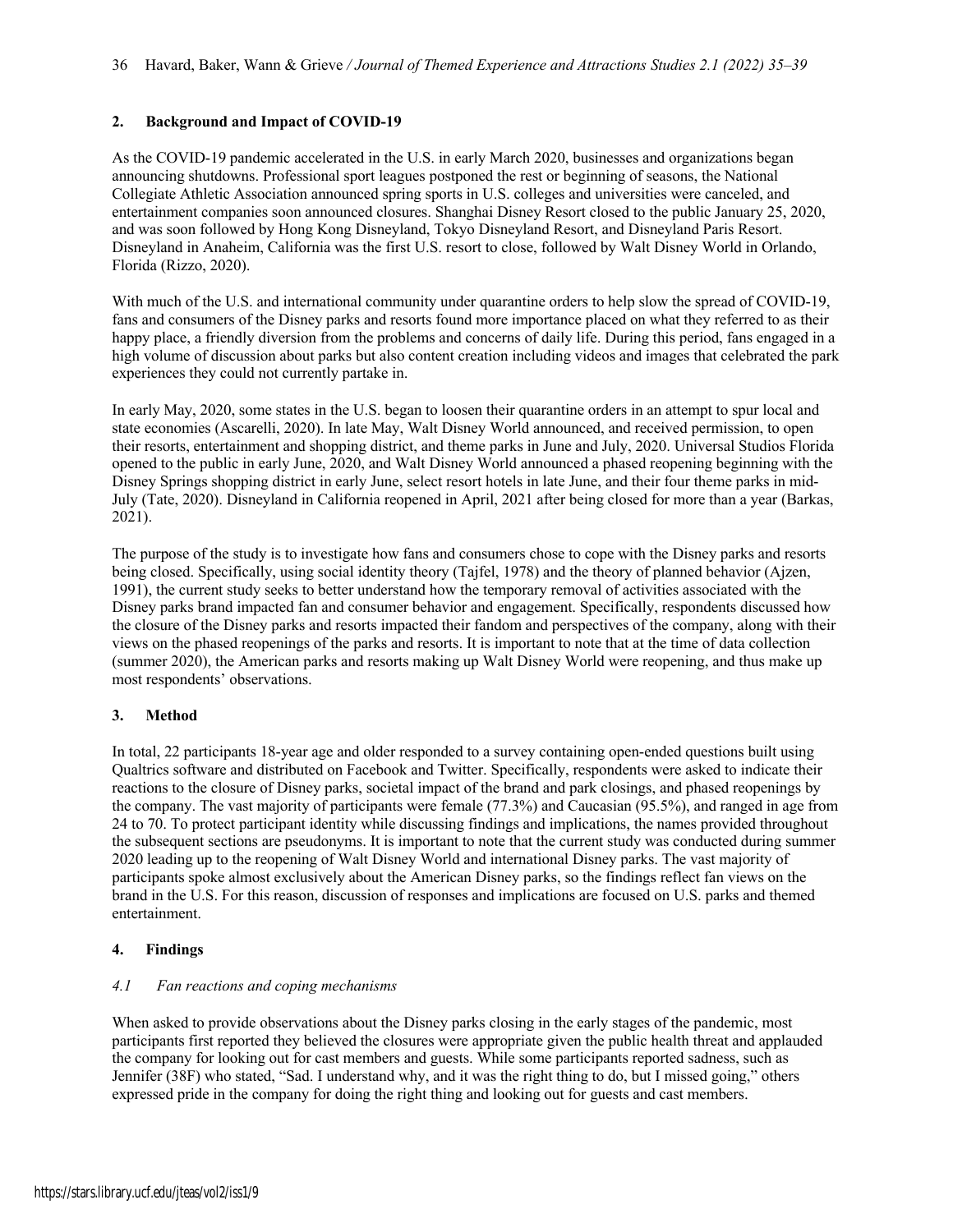When addressing the societal impact of Disney closing their theme parks, participants again expressed both sadness and appreciation for the company leading the way in the early stages of the pandemic. Some participants discussed the negative impact on fans and society that the diversion of a Disney park was lost. For example, Minnie (66F) stated that the "closure of Disney is hard because it is a magical place and somewhere to forget problems and that has been taken away." Other participants focused on the local economies where the U.S. parks are located. Anna (56F) wrote, "It has affected the economy of Southern California … It has affected the devoted annual passholders and frequent visitors by taking way their entertainment venue," and Martha (33F) emphasized about Central Florida that "it's detrimental financially because this is a hospitality-based company."

Participants also highlighted how the closures drove home the severity of the pandemic and potentially helped people take COVID-19 more seriously. Bernard (70M) wrote "Quite coincidentally, we were there March 15th and flying out that night. Being there really drove home just how serious and drastic this all is." Krystal (35F) stated, "I think when people see Disney is closed, they take things a little more seriously," while Emmet (44F) wrote that she was "thankful and it leads others to take it seriously." Finally, Marie (33F) indicated, "I think it helped some people realize it was serious. Disney doesn't close for most things. The only other time they had shut down like this was for 9-11 so I think it spoke loudly about the current situation."

Regarding coping mechanisms, some participants reported they were using the time to save money and planning for future trips. Several people disclosed that they were keeping up with the closures and reopenings on social media and watching Disney content to cope. For example, Jill (41F) wrote, "I'm watching Disney movies and following the reopening," while Anna (56F) shared that she reads "the Disney Blog, follow(s) @DisneylandResort on Twitter," and has used photos from past trips to pass time during the closures.

### *4.2 Reopening the parks and resorts*

A majority of participants stated they believed Disney was doing a good job reopening the parks and served as a leader in industry standards. For example, Mary Ann (38F) wrote, "I think Disney management has a strong handle on procedures to try and is nimble enough to pivot if things aren't working." This line of thinking is consistent with fans and brand supporters choosing to highlight favorable comparisons with rival brands and out-groups (Havard, 2014; Havard et al., 2013). Fans of Disney parks are highly identified with the brand and hold it in higher regard than a rival brand such as Universal (Havard et al., 2021a; Havard et al., 2021b).

Almost all the participants also discussed their strong trust in the company to safely and effectively reopen the theme parks and resorts. For example, Adelyn (35F) stated, "I have complete trust in The Walt Disney Company to correctly set up the parks for social distancing." Some participants highlighted their perception that Disney was a leader in the industry, and therefore would handle the situation better than competitors. Further, participants expressed confidence that Disney was doing the best they could regarding both the closing and reopening of their parks. To this point, Carolyn (43F) wrote, "I think Disney is handling it the best possible way given the strange circumstances. I don't blame them for opening because they lost a lot of money."

Some participants remarked on their trust of the company but expressed uncertainty related to how the public would respond to the reopening strategy. Specifically, Mary Ann (38F) wrote, "I have a high degree of trust in the company, but I have a low degree of trust in the customers." Further, some participants identified that the company would not reopen if it would negatively impact their reputation with fans and consumers. Zip (36M) wrote, "They won't do it if reopening will hurt their brand or damage their attendance," and Anna (56F) stated, "I have a lot of trust in them. They know they are a target for lawsuits. They will do it right."

#### **5. Discussion**

The current study provides important implications for practitioners and researchers; however, before proceeding, it is important to point out two potential limitations to the current study. First, the vast majority of participants were Caucasian and female. Future investigation should focus on a more diverse participant pool to further understanding of the pandemic's impact on fans and consumers. Second, the current study asked participants to respond to openended questions, which was appropriate given the timing of data collection, but could have impacted the depth of responses, which can be addressed in future investigations.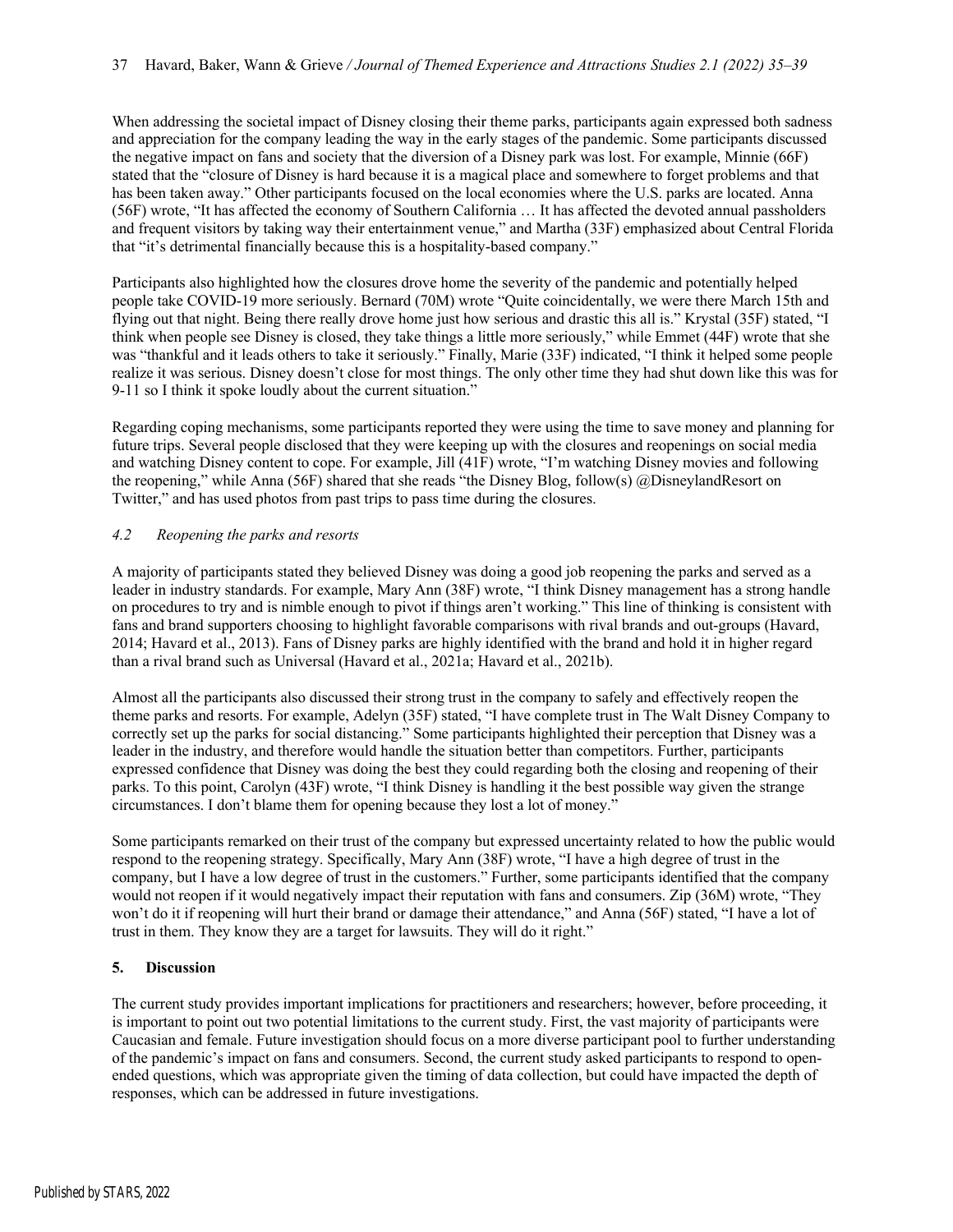#### *5.1 Practical and research implications, and future avenues*

Of the implications for practitioners and researchers, it is first significant to recognize the value of trust placed in a brand. Participants overwhelmingly expressed that they held high amounts of trust in The Walt Disney Company, and pleasure in their handling of the closures and planned reopenings. This supports social identity theory (Tajfel, 1978) in that people can develop strong affiliation and identity with an in-group, and that is evident in the praise heaped on the company during summer 2020. It is also crucial to understand how the removal of a favorite activity from daily life can impact fans, and how organizations could engage with consumers during such times. For example, the Disney+ streaming service experienced great growth during the pandemic because people were looking for entertainment and the company worked to engage consumers by releasing high-profile titles either early or directly to the service (Lang, 2021). This finding supports the theory of planned behavior (Ajzen, 1991) in that fans sought to engage with a favored brand in any way they could when their normal consumption habits were disrupted and constrained by the pandemic.

Researchers should conduct future studies that employ both social identity theory (Tajfel, 1978) and the theory of planned behavior (Ajzen, 1991) to better understand how consumers and fans seek engagement with favorite brands amid uncertain times. For instance, many participants indicated that they sought out ways to engage with the Disney brand via corporate or fan-produced content in order to find both diversion and support for the on-going pandemic. It is also essential that practitioners and researchers seek to identify a new normal and work to understand fan and consumer reactions and expectations. For example, investigating how fans and consumers have reacted to the parks being reopened will highlight important outcomes for stakeholders. As we move forward amid the pandemic and into the future, it is beneficial to better appreciate fan and consumer behavior in the themed entertainment industry, and the current findings assist in this endeavor.

#### **References**

- Ajzen, I. (1991). The theory of planned behavior. *Organizational Behavior and Human Decision Processes*, *50*(2), 179-211. https://doi.org/10.1016/0749-5978(91)90020-T
- Ascarelli, S. (2020, June 11). U.S. states slowly reopen after coronavirus lockdowns: Some now permit visits to nursing homes. *Market Watch*. https://www.marketwatch.com/story/these-states-are-loosening-economic-shut-down-orders-texas-expected-to-announce-new-rules-soon-2020-04-23
- Baker, C. (2018). Summary of exploring a three-dimensional narrative medium: The theme park as "de Sprookjessprokkelaar," the gatherer and teller of stories. *Journal of Themed Experience and Attractions Studies*, *1*, 1-9.
- Baker, C. (2016). Creative choices and fan practices in the transformation of theme park space. *Transformative Works and Cultures*, *22*. http://dx.doi.org/10.3983/twc/2016.0974
- Barkas, S. (2021, Apr. 30). "We have waited so long for this": Disneyland reopens after 412 days. *USA Today*. https://www.usatoday.com/story/travel/experience/america/theme-parks/2021/04/30/disneyland-reopening-2021-disney-california-parksopen-after-covid-closure/4881772001/
- Dalmia, A. (2018). Disney: Castles, kingdoms and (no) common man. *Journal of Themed Experience and Attractions Studies*, *1*, 72-74.
- Havard, C. T. (2014). Glory out of reflected failure: The examination of how rivalry affects sport fans. *Sport Management Review*, *17*, 243-253. https://www.sciencedirect.com/science/article/abs/pii/S1441352313000661
- Havard, C. T., Gray, D. P., Gould, J., Sharp, L. A., & Schaffer, J. J. (2013). Development and validation of the sport rivalry fan perception scale (SRFPS). *Journal of Sport Behavior*, *36*, 45-65.
- Havard, C. T., Wann, D. L., Grieve, F. G., & Collins, B. (2021a). Happiest place(s) on earth? Investigating the differences (and impact) of fandom and rivalry among fans of sport and Disney's theme parks. *Journal of Brand Strategy* [in print].
- Havard, C. T., Wann, D. L., Grieve, F. G., & Collins, B. (2021b). Tales from Cinderella's Castle: Examining fandom and rivalry within Disney. *Journal of Brand Strategy*, *10*(2). https://www.ingentaconnect.com/contentone/hsp/jbs/2021/00000010/00000002/art00010
- Inoue, Y., & Havard, C. T. (2015). Exploring the contributions of spectator sport to the post-disaster recovery. *Disaster Prevention and Management*, *24*, 355-368. https://doi.org/10.1108/DPM-12-2014-0276